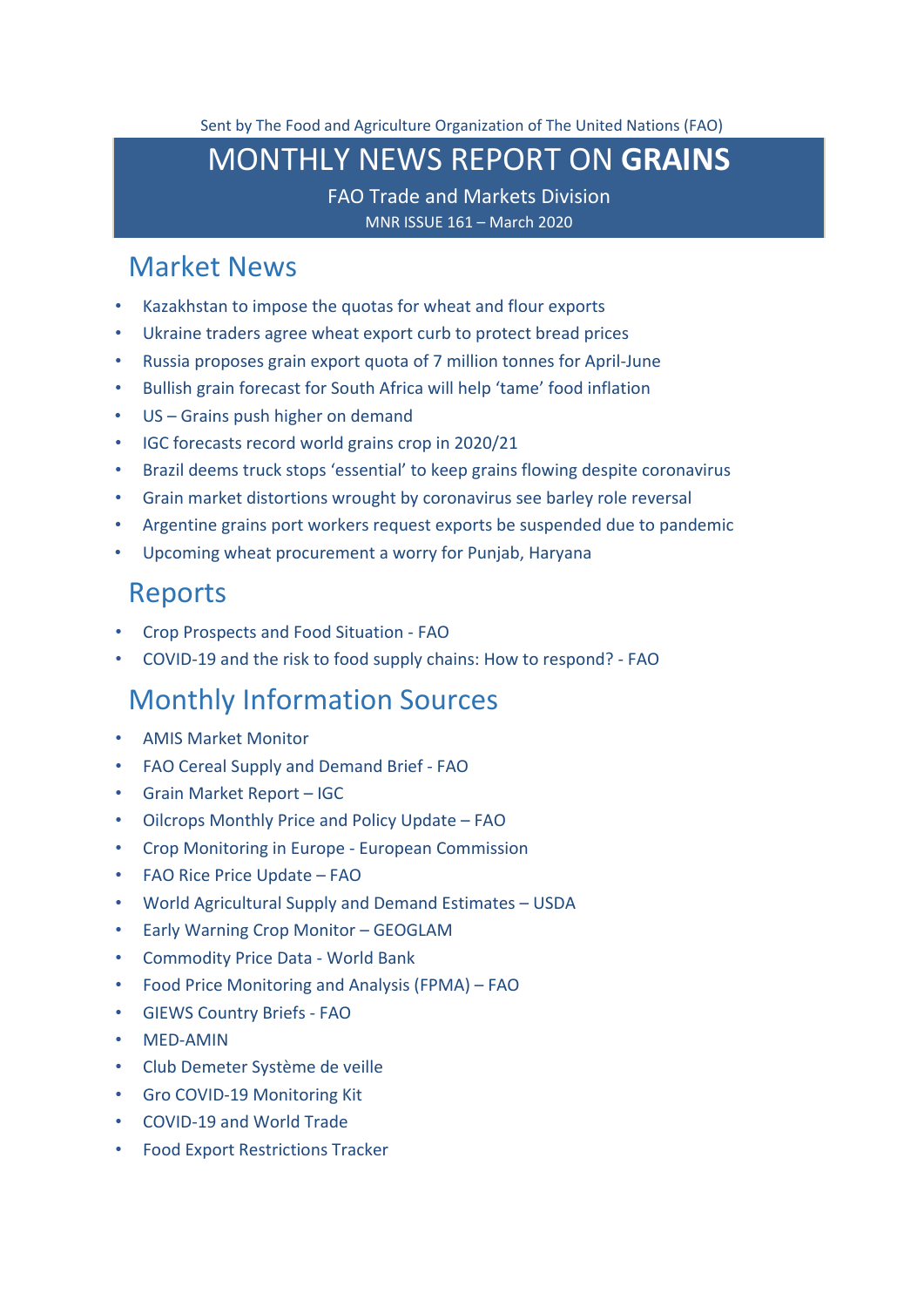# <span id="page-1-0"></span>Market News

#### <span id="page-1-1"></span>**Kazakhstan to impose the quotas for wheat and flour exports** 30 March - APK

In April 2020, Kazakhstan will impose the quotas for export shipments of wheat and wheat flour. The reporting decision was made during the meeting of the Cabinet of Ministers of Kazakhstan, on March 30.

According to preliminary information, the quota volumes in April will total 200 thsd tonnes of wheat, and 70 thsd tonnes of wheat flour.

The authorities will fix the volumes by the corresponding memoranda, which the Ministry of Agriculture will sign in the coming days with the Grain Union of Kazakhstan, the Union of Grain Processors and Bakers, NC Food Contract Corporation JSC, local administrations of oblasts, etc.

As a reminder, to date the authorities do not limit the volumes of wheat exports from Kazakhstan. At the same time, since March 22 the country completely banned the foreign shipments of wheat flour.

For the first 8 months (July-February) of 2019/20 MY, Kazakhstan already exported 2.8 mln tonnes of wheat and 988 thsd tonnes of wheat flour.

[back to top](#page-0-0) 

#### <span id="page-1-2"></span>**Ukraine traders agree wheat export curb to protect bread prices**

#### 30 March – BusinessRecord.com

Ukraine's biggest grain traders agreed on Monday to an economy ministry proposal to limit wheat exports to 20.2 million tonnes in the 2019/20 season to avoid a rise in domestic bread prices.

Although Ukraine is a major grain exporter and its harvest largely exceeds domestic consumption, the coronavirus pandemic has led some countries to consider feed export restrictions.

Ukrainian bakers and millers last week asked the government to limit exports of grain and related products to maintain bread prices in the event of the coronavirus spreading. The economy ministry said it would control wheat export shipments, sell flour in the domestic market and agree with traders a maximum volume of wheat for export. Ukraine has exported around 18 million tonnes of wheat so far this season.

"(The remaining volume of) 2.2 million tonnes for export in April-June … is absolutely typical for Ukraine in the last months of the season and does not bear any food security risks," the UGA traders union said in a statement.

Ukraine has increased its grain exports by more than 20pc to around 45.4 million tonnes for the 2019/20 July-June season.

It plans to export a record 52-55 million tonnes of grain this season, according to an economy ministry forecast.

[back to top](#page-0-0)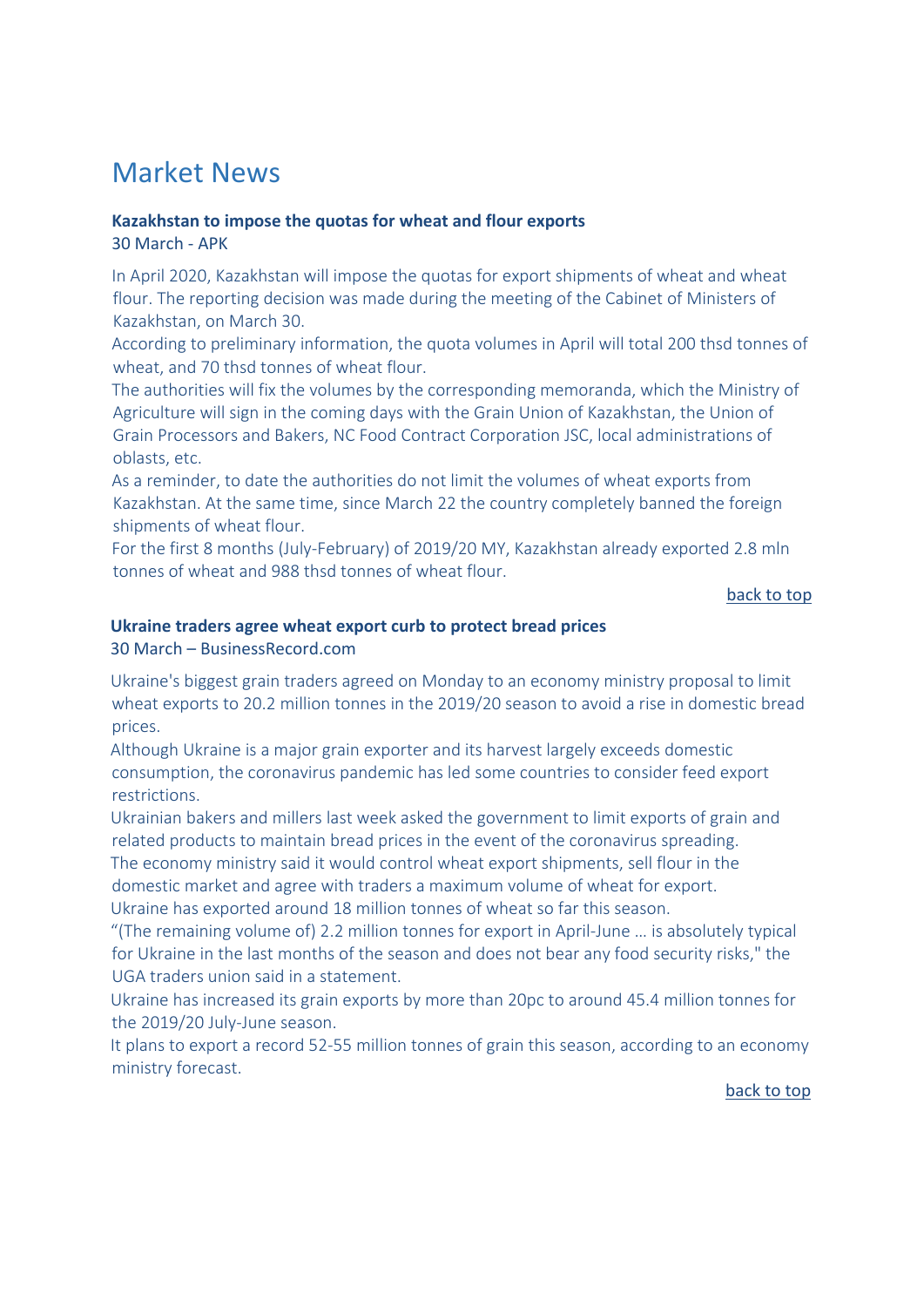#### <span id="page-2-0"></span>**Russia proposes grain export quota of 7 million tonnes for April-June** 30 March - Platts

The Russian government on Friday proposed a quota of 7 million mt for export of grains, comprising wheat, corn, barley and rye, for April to-June in order to stabilize the domestic market.

The government did not give the division for the quota for different grains.

The proposal of grain export quota from the world's largest wheat exporter comes in the wake of the coronavirus pandemic disrupting food supply chains around the world. "As an immediate effect, the decision may lead to higher FOB prices [export prices on free on

board basis] for wheat as Russia is one of the main suppliers," said Victoria Sinitsyna, grains analyst with Platts Analytics.

A similar view was given by Elena Neroba, market analyst at Maxigrain. "Though 7 million mt for grains for April-June is along expected lines, prices could still rise on hysteria," she said. Data from the Russian Federal Service for Veterinary and Phytosanitary Surveillance shows in the marketing year started July, Russia has exported 27.4 million mt of wheat as of March 17, against the estimate of 35 million mt for 2019-20 given by the US Department of Agriculture. Platts Analytics estimates Russian wheat exports for 2019-20 at 34.2 million mt and that of corn at 5.4 million mt.

Corn exports from Russia from start of the marketing year and March 17 stood at 2.7 million mt.

The set of proposed measures will guarantee the necessary volume of grain in the domestic market, prevent a spike in prices for the main crops, as well as consumer prices for the final products of the flour, cereal, baking and meat and dairy industries, said Agriculture Minister Dmitry Patrushev.

#### [back to top](#page-0-0)

#### <span id="page-2-1"></span>**Bullish grain forecast for South Africa will help 'tame' food inflation**  30 March – Farmersweekly.co.za

The Crop Estimate's Committee (CEC) has revised the expected commercial maize crop for 2020 up another 1,7% to over 14,8 million tons.

The CEC released its area estimate and second production forecast for summer crops just prior to the 21-day national lockdown, which began on 27 March, and was aimed at containing the spread of the coronavirus disease (COVID-19).

The area estimate for maize was increased to over 2,6 million hectares, with an expected yield of 5,67t/ha, while the total maize volume was expected to be 31% greater than in 2019. "The three main maize-producing areas, namely the Free State, Mpumalanga and North

West, are expected to produce 83% of the 2020 crop," the CEC said.

The committee estimated that white maize production would amount to about 8,5 million tons, with yellow maize production just below 6,3 million tons.

Paul Makube, senior agricultural economist at FNB Agri-Business, said in a statement that "bullish grain supplies" would "help tame food inflation".

Looking at the total grain and oilseed basket, Makube said the CEC estimated that total production would reach 17,07 million tons, which was 1,8% up on its previous forecast. "The season so far has progressed well and all indications are that we are going to finish the year on a positive note. This is not only a good development from a GDP perspective, [but] this bullish supply outlook will [also] help tame food inflation despite upward pressure from the weaker rand," Makube said.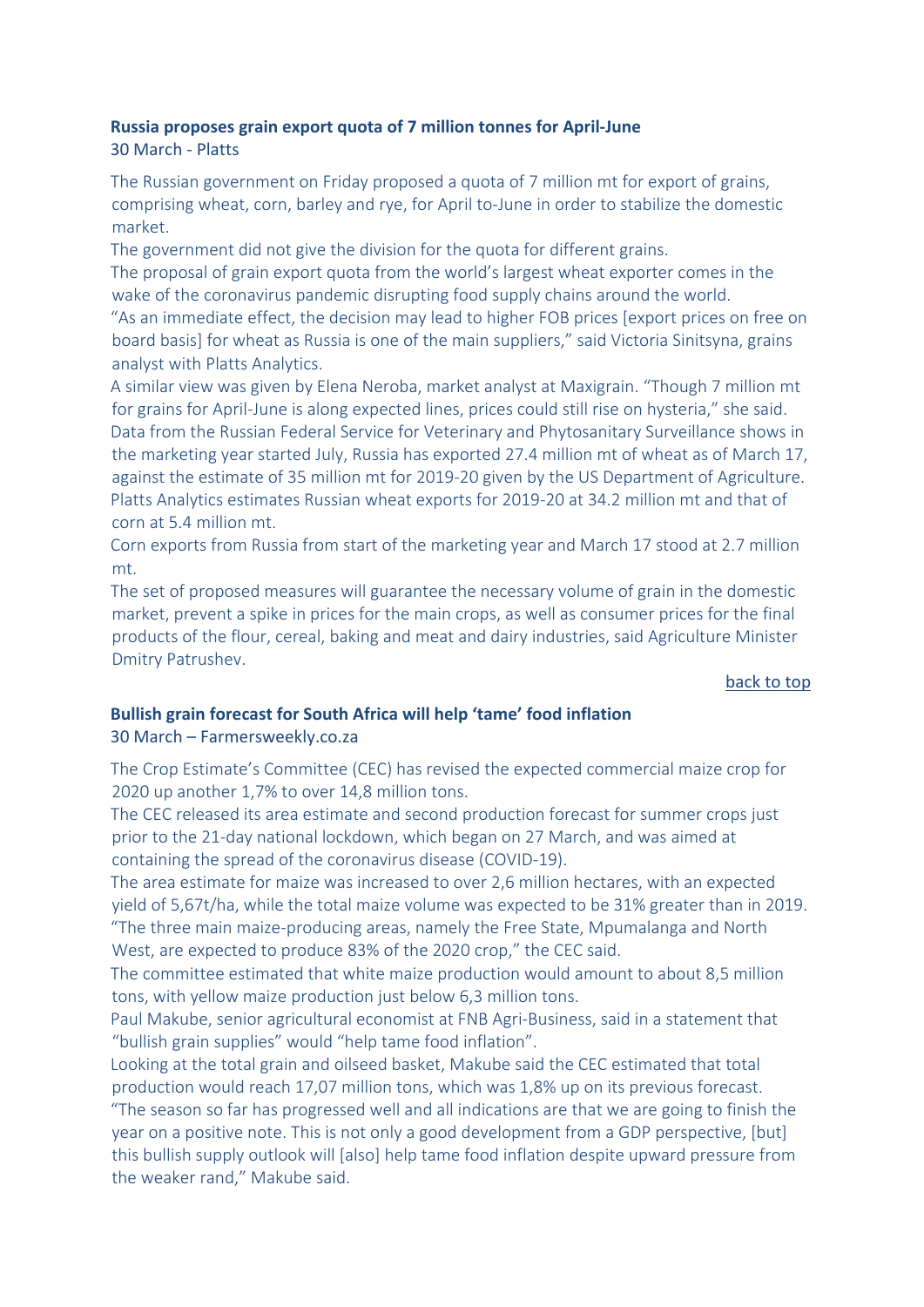According to the CEC, the expectation for sunflower production was up nearly 4,6% at over 730 000t, the soya bean production estimate was more than 2% higher at about 1,27 million tons, and groundnut production was over 3% higher at about 56 000t.

The CEC left its dry bean forecast unchanged at just under 73 000t, while the sorghum forecast was revised down nearly 1,7% to around 133 000t.

The CEC was scheduled to release its third production estimate for the 2020 season on 29 April.

Meanwhile, the maize market continued to perform well. Grain SA said in its morning market commentary report on Monday that local maize contracts had "experienced a very exciting day" on Friday (27 March) and had all closed in the green.

The association's data indicated that the spot price of white maize on 27 March was R3 253/t, and R2 690/t for yellow maize.

#### [back to top](#page-0-0)

#### <span id="page-3-0"></span>**US – Grains push higher on demand**

#### 29 March - AGWeek

Technical buying stepped in to help push the grains higher the fourth week of March. Strong export demand as confirmation of Chinese purchases helped to give the market strength. Could this be the start of the phase one purchases, or is the buying tied to the reports of shipping issues in South America? Ports in Argentina are closed because of coronavirus issues while Brazil's ports are not running at full speed because of logistical problems, not only due to reduced labor force but also due to the slowdown in grain movement.

South America's problems are turning out to be U.S.'s gain as importers of corn and soybeans are likely going to have to come to the U.S. to get their needs met. And with the recent sell off in the U.S. grains, they should be anyway. The sharp increase in the dollar has offset some of the price reduction, but even the U.S. dollar is under pressure to help encourage buying of U.S. products.

The increase in exports has helped to push May-Chicago wheat 91 cents from its recent low. May soybeans have improved 75 cents. The disappointing corn market has only seen 18 cent gains from its low.

The market performance has been nothing but disappointing this year. The grains were hammered in January and February, with September Minneapolis dropping 39 cents, July Chicago losing 37 cents, July Kansas City dropping 41 cents, December corn giving back 25 cents, and November soybeans fading 60 cents. Seasonally, the grains should be starting to see some strength, but the coronavirus has put too much uncertainty into the marketplace. In the second half of March, the grains are trying to divorce themselves from the coronavirus concerns and concentrate on recent demand spikes. The fact that China was in and buying wheat, corn, and soybeans is a good sign. But the fact that we are likely the only game in town might have been more the reason that anything. Argentina has shut down their ports in an attempt to get ahead of the coronavirus, which means the U.S. now becomes the main supplier of soybean meal to the world. This is why soybean meal had been the market leader up to this point. It is also why the funds have switched from being net short meal to now be net long.

Exports in Brazil and Argentina are extremely labor intensive. It takes a lot of human involvement to get grain from the fields to the shipping ports. In the U.S., exports are more automated. The recent virus outbreak has slowed the timetable for exports in South America but it has not resulted in adjustments in the U.S.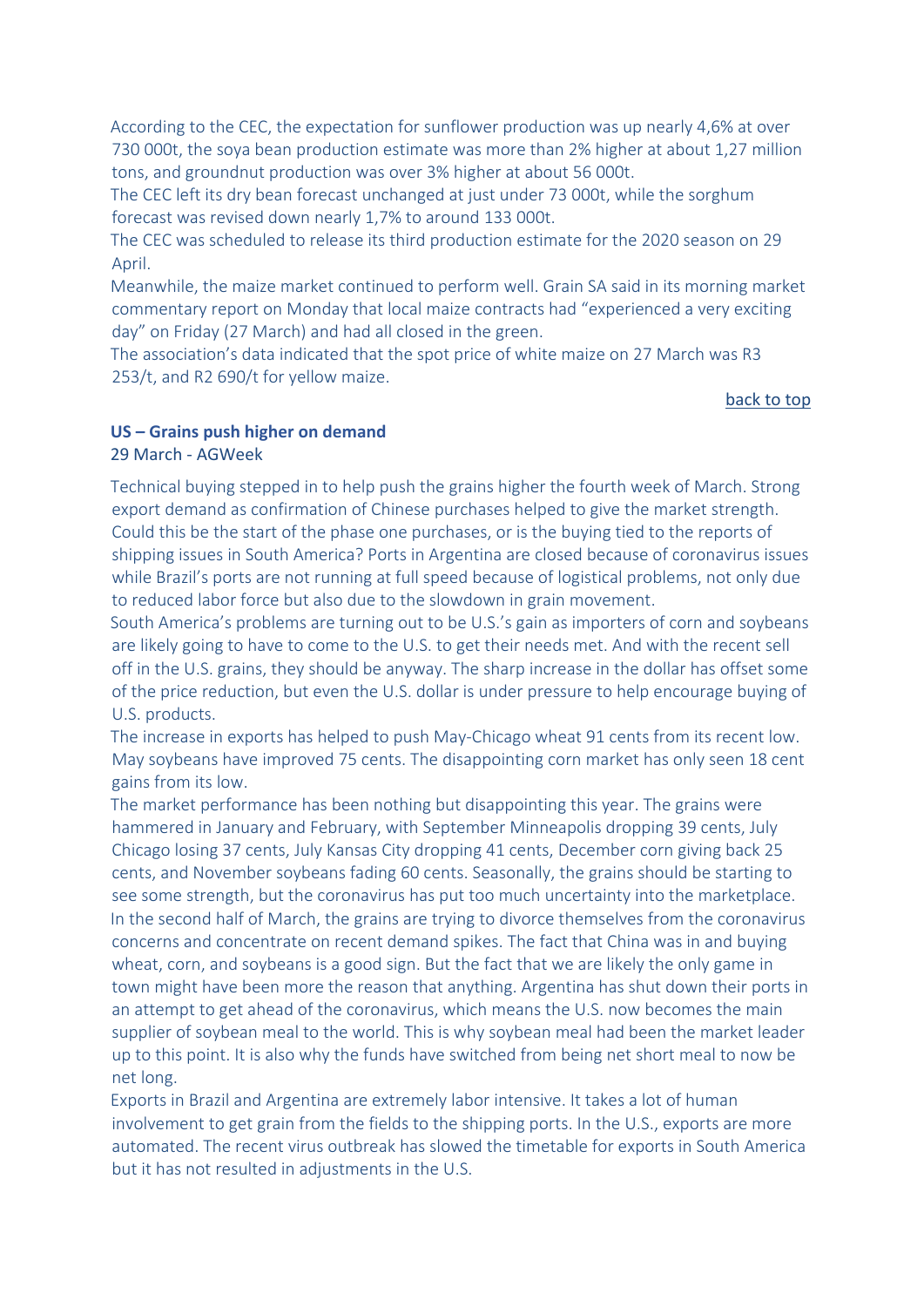Strong domestic demand continues to support the wheat complex as domestic millers try to gear up to keep up with the spike in bread demand. In times of crises, people respond by hoarding certain products. Bread is one of those and because of the virus, grocery stores are unable to keep bread on the shelves. It only took a pandemic to help increase wheat demand.

Production concerns are starting to stack up in wheat's favor as well. European Union and Black Sea regions are seeing weather issues as well as the U.S. Southern Plains. The western regions of the Southern Plains remain dry while the Delta and southern Midwest continues to get saturated with rain. The expectations that spring wheat acreage could be lower is adding to the strength.

Corn continues to struggle. It was good to see China buying, but most traders took the export news in stride because of the expected decrease in ethanol demand. Ethanol prices have been hit hard on lack of demand because of the coronavirus.

The lack of demand along with Saudi Arabia's and Russia's increase in production is starting to result in an increase in stocks. Reuters reported Trump has agreed to intervene to try to get Russia and Saudi Arabia to stop their production wars against each other. Expectations of increased 2020 planted corn acreage added to the lackluster performance. It is very likely that the Prospective Plantings report will show higher intended corn acreage, but it probably won't be the reality.

Soybeans are seeing spill-over support from the sharply higher soybean meal market. Expectations that 2020 planted soybean acreage could be less than expected is adding to the strength in soybeans. In addition, if China wants just in time inventory shipments of soybeans, the only destination that can accomplish that is the U.S.

The market has been seeing estimates for the March 31 Prospective Planted Acreage report and Quarterly Grain Stocks:

Wheat stocks: 1.43 billion bushels versus 1.593 billion bushels last year

All wheat acreage: 44.98 million versus 45 million in the Ag Outlook Forum, 45.16 million last year.

Spring wheat acreage: 12.63 million versus 12.66 million last year.

Corn stocks: 8.125 billion bushels versus 8.613 billion bushels last year

Corn acreage: 94.33 million versus 94 million in the Ag Outlook Forum and versus 89.7 million last year.

Soybean stocks: 2.24 billion bushels versus 2.73 billion bushels last year

Soybean acreage 84.87 million versus 85 million from the Ag Outlook Forum and 76.1 million last year.Producers should continue to be patient on marketing product. Another 20 to 30 cent push would have had the grains at sellable levels, but it is likely we won't see those levels until we get deeper into the 2020 planting season.

The third virus aid bill has made its way through the Senate and House. The price tag of the third round is up to \$2 trillion.

The aid package will be very critical to the U.S. economy as at this point, 23 million jobs are in jeopardy of being lost because of the economic slowdown. The jobless report was just a sign of what is to come as last Thursday's report showed the largest number of jobless claims in U.S. history (over 3 million).

[back to top](#page-0-0)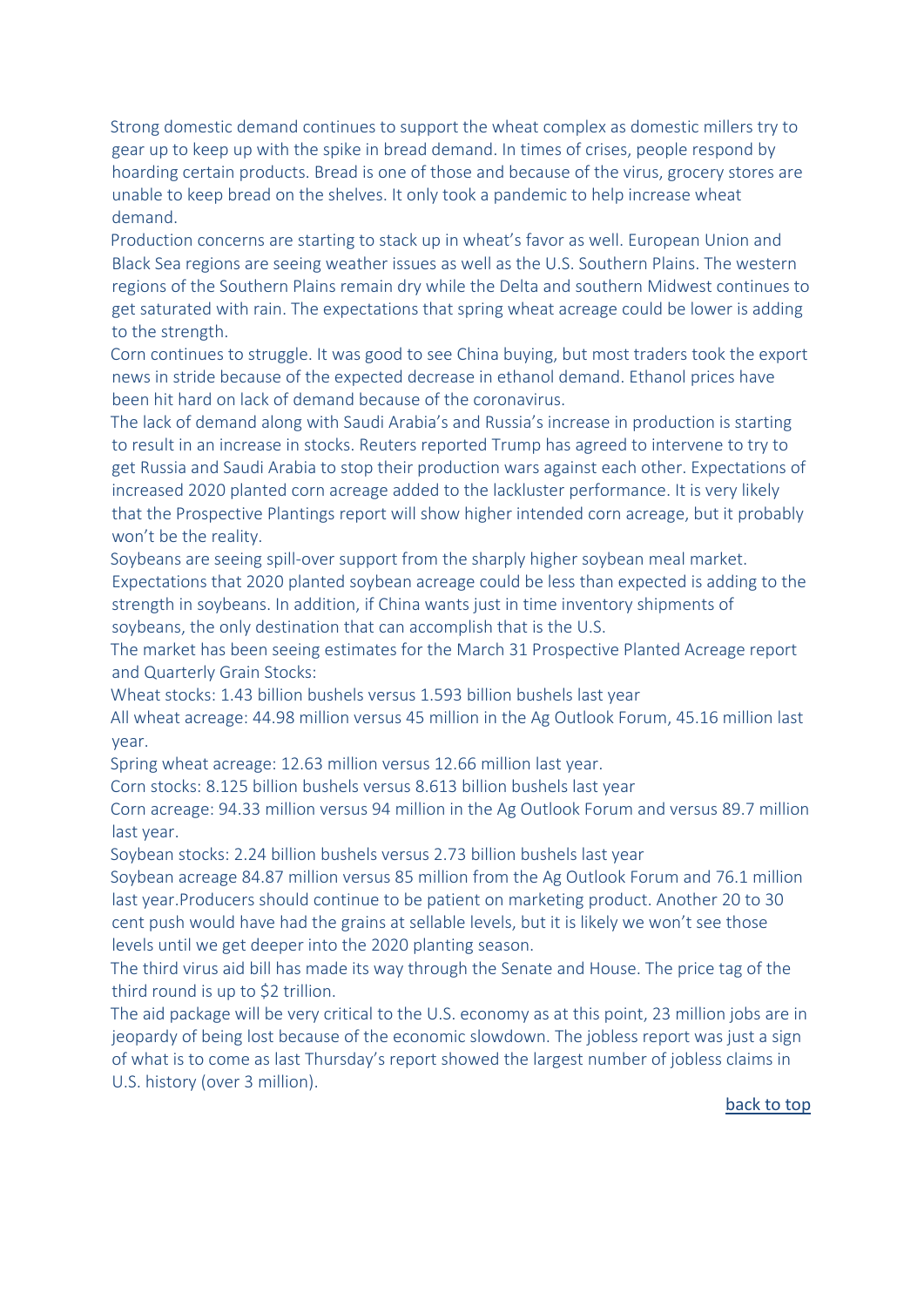#### <span id="page-5-0"></span>**IGC forecasts record world grains crop in 2020/21**

#### 27 March – Leaderpost.com

The International Grains Council (IGC) on Thursday forecast record world grains production in the 2020/21 season while warning projections were tentative until the progress and duration of the coronavirus pandemic becomes clearer.

The inter-governmental body, in its first full assessment of the 2020/21 season, projected world grains production would rise to a record 2.22 billion tonnes, up 2% from the prior season.

Transport restrictions related to the pandemic could hamper the distribution of farm supplies such as seeds and fertilizers and disrupt spring fieldwork, the IGC said in a monthly update. However, at this stage it is assuming planting intentions will be fulfilled, it added.

A modest decline in global grains stocks was forecast despite record production, with consumption seen rising to 2.23 billion tonnes, up from the prior season's 2.19 billion. "While some commodities have seen a sharp upturn in nearby demand, especially for rice and wheat-based foods, weakening economic conditions could dampen usage in the longer term, particularly for industrial products such as maize-based ethanol and starch," the IGC said.

This advertisement has not loaded yet, but your article continues below.

Global corn (maize) production was seen rising to 1.16 billion tonnes, up from the prior season's 1.12 billion, but still below consumption of 1.17 billion.

The council put 2020/21 world wheat production at 768 million tonnes, up from the prior season's 763 million and above consumption which was seen at 760 million.

"Wheat stocks are predicted at an all-time high, led by expansions in China and India," the IGC said.

A rise in global soybean production was projected to 366 million tonnes from the prior season's 341 million, boosted by an expected increase in U.S. acreage.

"While (soybean) stocks may edge up, they are likely to remain tight on low carry-ins and an uptick in demand," the report said.

Global rice production in 2020/21 was seen rising to 509 million tonnes, up from the prior season's 499 million, led by acreage increases in major exporters.

"Further gains in (rice) inventories are anticipated, mainly in key exporters and China," the IGC said.

#### [back to top](#page-0-0)

#### <span id="page-5-1"></span>**Brazil deems truck stops 'essential' to keep grains flowing despite coronavirus** 27 March – Reuters.com

Brazil's Agriculture Ministry issued an order on Friday deeming truck stops, gas stations and highway diners as essential services, seeking to ensure cargo haulers keep moving grains, feed and meat to markets at home and abroad despite the coronavirus pandemic.

States and municipalities have imposed strict quarantine measures to combat the fastspreading disease, threatening to disrupt food production and the shipment of farm products to supermarkets and ports.

Brazil is one of the world's largest producers of food and the top exporter of soy, beef, coffee and sugar.

With the newly imposed restrictions, truckers were facing difficulties finding restaurants, rest stops and auto repair services on journeys across the country, Latin America's largest economy, often covering up to 2,000 km (1,242 miles) to ship grains to port.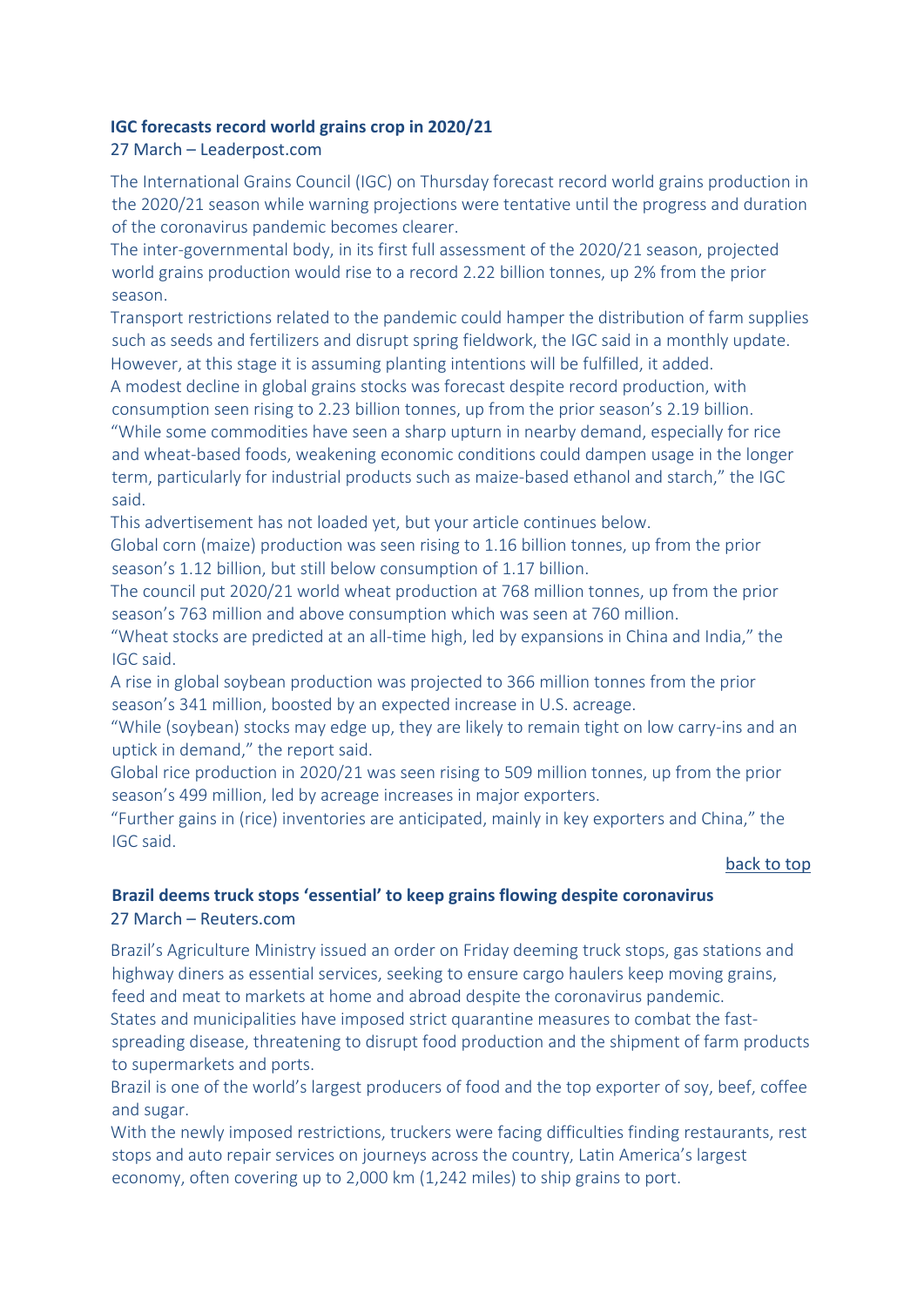Lacking a strong railway system, Brazil chiefly relies on cargo trucks to move all types of goods.

Sotran Logística, a leading Brazilian freight company, said demand to ship grains, chiefly soybeans, rose by 30% in March and was projected to grow by 40% in April.

The company's co-chief executive, Charlie Conner, said its trucks were projected to move 16 million tonnes of grains in 2020. It was not immediately clear how the coronavirus outbreak factored into demand for freight.

Under the order issued Friday, convenience stores and highway resting points are deemed essential, as are ports, warehouses, railways and the highways themselves.

Earlier this week, at least two towns in the heart of Brazil's farm country enforced quarantine measures that placed curbs on food processors and threatened Brazil's grain shipment capabilities at a crucial time for farmers, who last week had a little more than 30% of soy fields still to harvest this season. One of the towns subsequently reversed the measure.

"The agriculture ministry's order is the federal government's response to municipal decrees like those in Rondonópolis and Canarana, that potentially would block food production and shipments of Brazil's harvest," said Frederico Favacho, partner at Mattos Engelberg Advogados.

In a meeting with state representatives on Thursday, Agriculture Minister Tereza Cristina Dias urged regional governments to help ensure food supply chains and essential services remain open.

[back to top](#page-0-0) 

#### <span id="page-6-0"></span>**Grain marlet distortions wrought by coronavirus see barley role reversal** 26 March – Agrimoney.com

That old adage of the US setting trends, which Europe follow, has transferred to grain markets.

The US has for some months witnessed the anomaly of lower-quality, biscuit-grade soft red winter wheat, as traded in Chicago, selling for more than higher-protein stuff. Even at some point gaining a premium to top notch spring wheat, as traded in Minneapolis.

The topsy turvy pattern reflects the tighter supplies of soft red winter wheat (2019-20 stocksto-use ratio of 36%, using US Department of Agriculture forecasts) compared with hard red winter wheat (56%) and hard red spring (42%).

Now that trend has switch to Europe too, where malting barley premiums have near evaporated – and even gone negative. At least, on paper.

Agritel data show feed barley trading at E169 a tonne on Thursday, up 9.0% so far for 2020. Malting barley, meanwhile, is priced at E160 a tonne, down 0.6% for the year (which it had started with a E6-a-tonne premium on this dataset).

The reversal reflects in part the fact that the data are taken from different locations – the feed barley values in Rouen in northern France, already taken to port so with that cost factored in, and the malting ones inland at Creil, closer to Paris.

However, it does illustrate supply and demand dynamics too, with ample supplies of malting barley available – while demand is being sapped by knock-on effects of the Covid-19 outbreak.

Even for malting barley buyers who did not wrap up their purchases in the autumn, as most did, the chances of them needing to dip back into the market have been slashed by European lockdowns on bars and restaurants.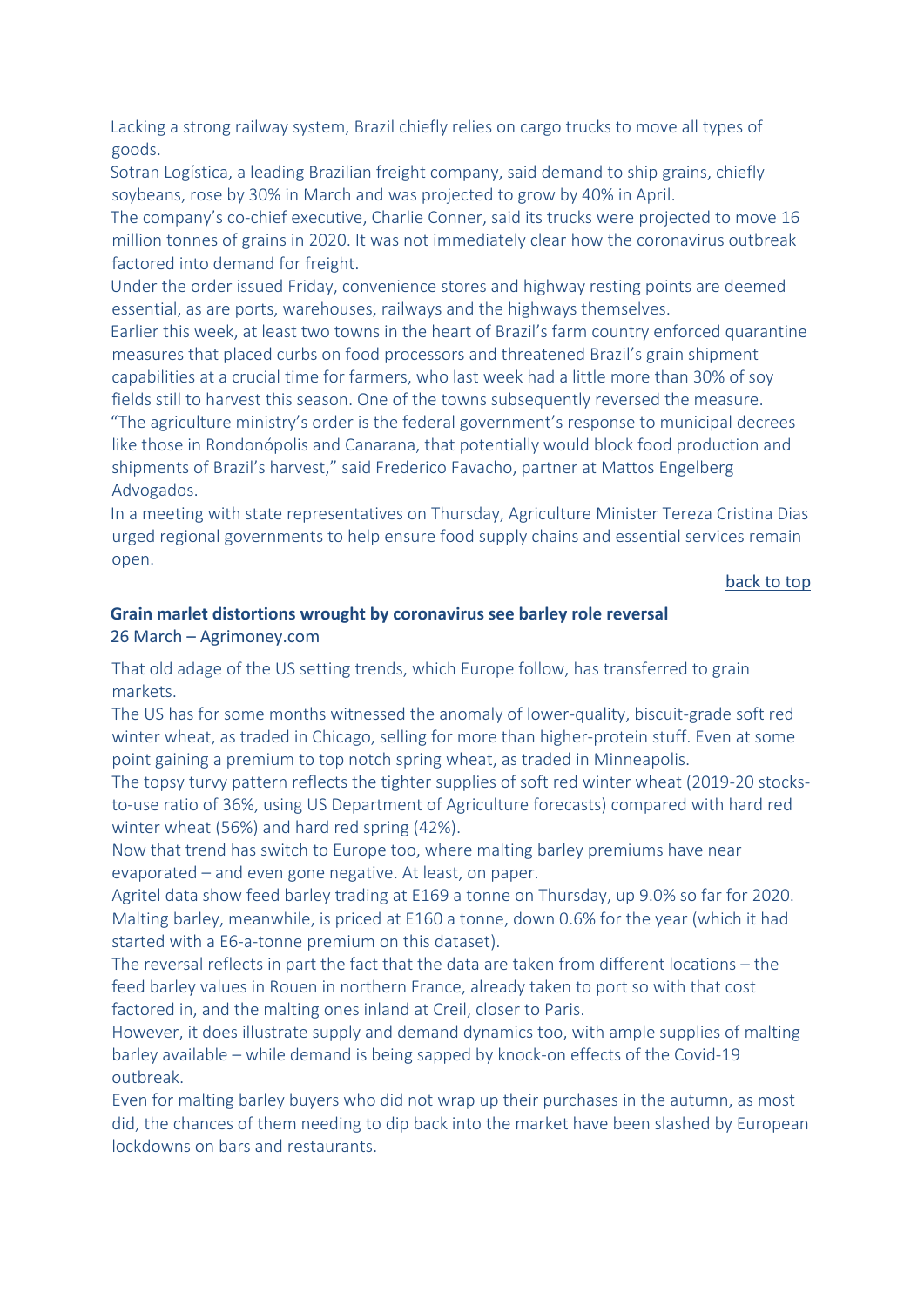"I am not sure that even if this [coronavirus outbreak] is over in a few weeks, beer consumption will be down," an Agritel source says.

That has left malting barley producers with two options – either selling their crop for feed, as the market is telling them, or hold crop to next season in the hope of better prices. But the chances of a premium re-emerging have been cut by the weather improvement which is expected to see weekly FranceAgriMer data on Friday show rapid progress in the country's spring barley sowings.

A third option, drowning their sorrows, may help, but not by much.

[back to top](#page-0-0) 

#### <span id="page-7-0"></span>**Argentine grains port workers request exports be suspended due to pandemic** 26 March – Thisismoney.co.uk

A labor union representing Argentine grains port workers on Thursday asked the government to suspend exports, a move that would put upward pressure on world soy prices and hobble the country's main source of revenue as it seeks to avoid default.

The URGARA union, which represents inspectors who check the quality of grains before they are loaded onto ships, said the coronavirus pandemic was severe enough to justify suspending port activities in the world's No. 1 exporter of soymeal livestock feed and No. 3 supplier of corn and raw soybeans.

"We strongly request that all operations in ports be suspended for 15 days. In the current health emergency, we do not consider most port activities to be essential," URGARA chief Pablo Palacio said in an open letter to Argentine President Alberto Fernandez.

"Foreign trade should be considered only for activities that cannot be postponed, that is, as a true exception to the rule, not as an authorization to open the door to foreigners from countries considered risky," it said.

The government had no immediate comment on the letter.

A cut in grains flow from Argentina could shift global commodity trade flows as importers turn to rival suppliers like Brazil or the United States. Growers in Argentina's Pampas farm belt said they were against a port shutdown.

As of Thursday there were 502 confirmed cases of coronavirus in Argentina, with eight deaths.

The pandemic hits at the worst possible time for Argentina, as growers start harvesting this season's crops and the cash-strapped government scrambles to avoid defaulting on more than \$100 billion in what it calls "unsustainable" debt.

"We need to take all precautions, but there's no way we can stop exporting. I hope the authorities can find a solution," said Santiago del Solar, a corn and soy farmer in the breadbasket province of Buenos Aires.

"If the government starts to halt cargo ships, soybean prices go up and government tax collection goes down," said fellow Buenos Aires grower David Hughes. "They have to try to convince port workers to keep doing their jobs, while taking necessary precautions." Argentine growers are expected to harvest 50 million tonnes of corn this season and 51.5 million tonnes of soy. Pigs, poultry and cattle are fed with Argentine soymeal in markets around the world, concentrated in Europe and Southeast Asia.

Early this week industry sources said the soymeal factories that dot the banks of Argentina's Parana River were getting only a fraction of their normal supply of raw soybeans because dozens municipal governments had banned grains trucks from driving through their jurisdictions.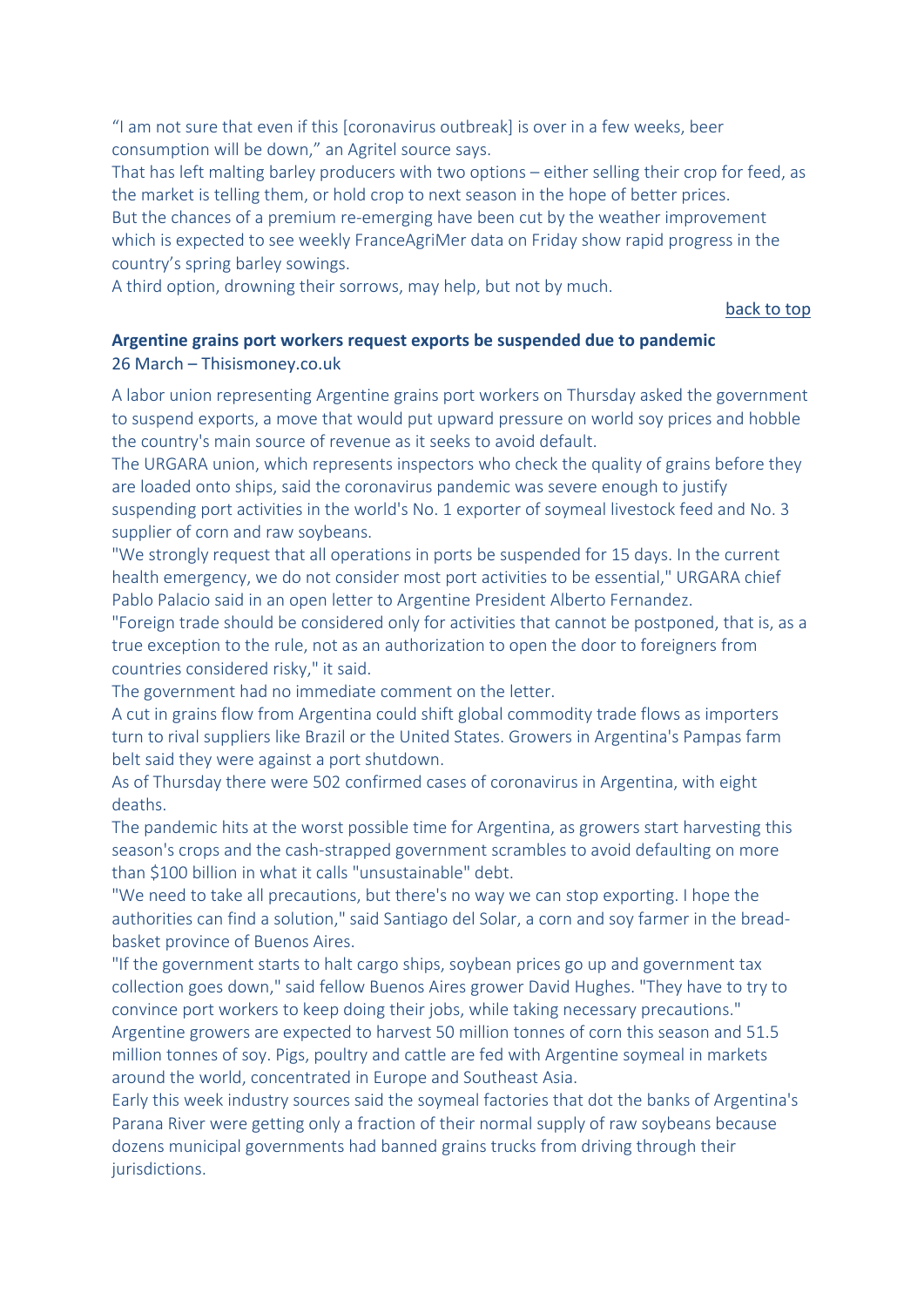The government sought to clear those bottlenecks on Wednesday by issuing a resolution saying people working in jobs related to foreign trade were exempt from the "preventive isolation" orders that have been applied throughout the country.

#### [back to top](#page-0-0)

#### <span id="page-8-0"></span>**Upcoming wheat procurement a worry for Punjab, Haryana** 25 March - TimesofIndia

With Punjab and Haryana fighting to stop spread of novel coronavirus with lockdowns and curfew, the two states — collectively known as food basket of India — have to make arrangements for procurement of rabi (winter sown) crops, which normally starts at the beginning of April. The rain and hailstorm that took place in the last week of February and first week of March may have some adverse impact on the yield of rabi crops, such as wheat and mustard. Officially, wheat procurement begins from April 1 in Punjab and Haryana. However, arrivals pick pace in both the states about two weeks later — after Baisakhi. With the coronavirus (Covid-19) cases spreading, farmers and procurement agencies would be praying for the situation to ease in next three-four weeks so that wheat harvest could progress smoothly. Haryana's emergency meeting to decide on procurement, Punjab has storage issues. Both Punjab and Haryana are the largest contributers of wheat, around 70%, to the central pool that is used to run public distribution and other welfare schemes. Out of 341.33 lakh metric tonnes (LMT) of wheat procured for the central pool in the 2019-20 rabi marketing season, Punjab and Haryana share was 129.12 LMT and 93.2 LMT, respectively. In the 2018-19 marketing season, Punjab and Haryana contributed 126.92 LMT and 87.84 LMT of wheat to the central pool, respectively, out of total 357.95 LMT. Punjab wants the Centre to start procurement at a later date, from April 1 to April 10.Haryana will take a final decision on procurement in an emergency meeting of agriculture authorities. Sanjeev Kaushal, additional chief secretary, Haryana agriculture and farmers welfare department, told TOI that the state was ready for procurement as per normal schedule but considering the current situation a special meeting of all stakeholders was called on Monday evening. "The issues regarding MSP, procurement of crops etc. would be decided in the meeting after discussing with the concerned departments/agencies. As the mustard would start coming to market from March 28, a final plan regarding procurement of rabi crop would be prepared by Tuesday," Kaushal added. Punjab has another problem — 576 Food Corporation of India (FCI) godowns in the state still have stock of around 202 MLT of paddy and wheat against the capacity of 235 LMT. That means it does not have enough space to store wheat once it is procured in April. Around 135 LMT of wheat is expected to arrive in grain markets in the rabi season. Punjab chief minister Amarinder Singh and the state food supplies minister both have urged the Union government to transfer the food grain stock to other needy states. "As curfew has been imposed in Punjab to check the spread of coronavirus, we are taking up the issue with FCI and expect that in a day or two it (FCI) will start moving grains from their godowns in Punjab to other states. The Union government has also urged various state governments to take their respective quota of wheat and paddy for the public distribution system for next six months," the Punjab minister said. According to Jagraj Dandi, joint director, statistics, department of agriculture and farmers welfare, Haryana, the area under wheat crop during 2019 was 25.53 lakh hectares and the total production was 125.73 LMT. As per recent data tabled in the Haryana assembly during the February 2020 budget session, the state had procured 93.60 LMT of wheat on MSP last season. Union minister of state for consumer affairs, food and public distribution Danve Raosaheb Dadarao informed the Rajya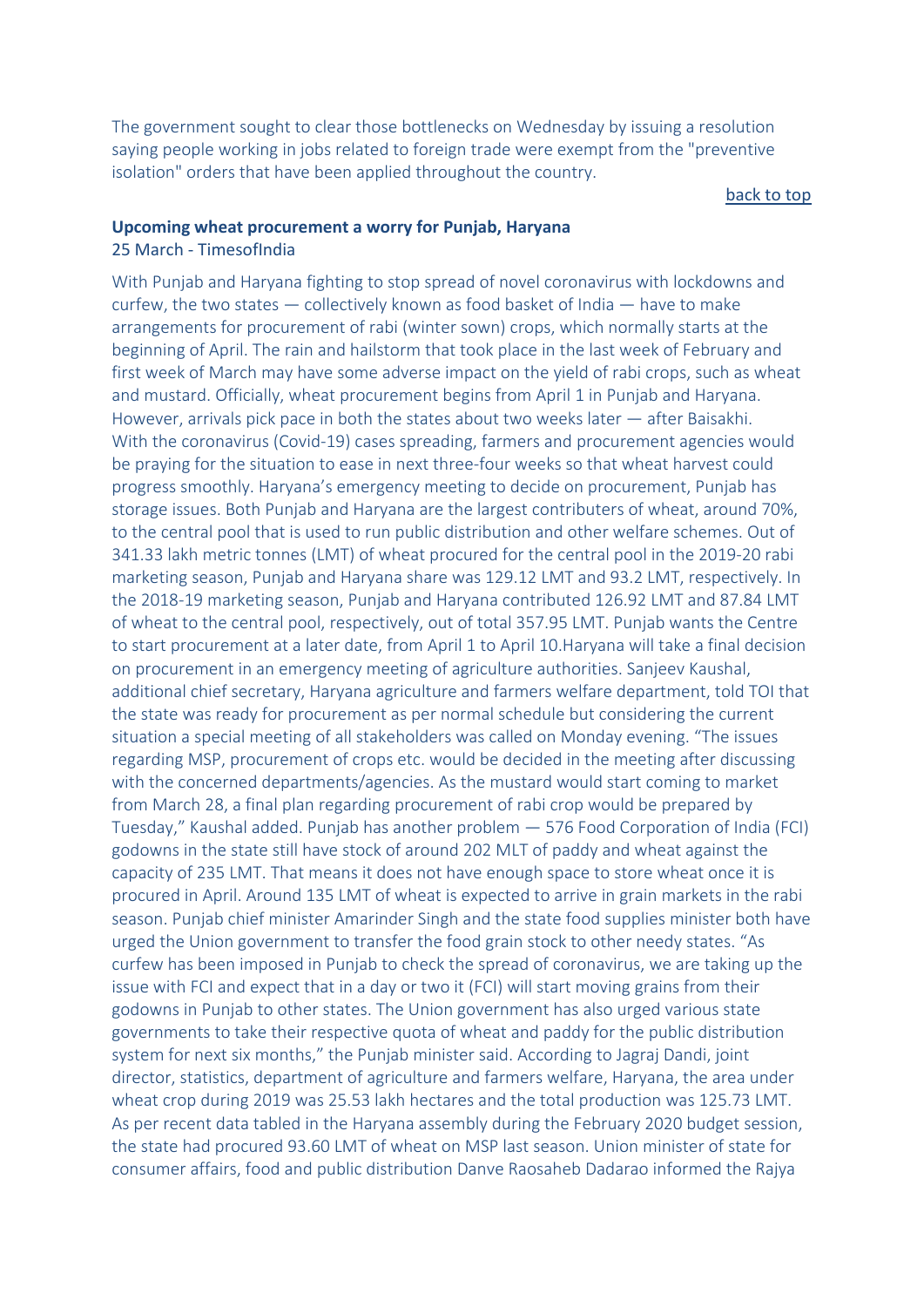Sabha during the recent Parliament session that FCI had 576 godowns (owned and hired) in Punjab for storage of central pool stock of food grains. It has hired 176 godowns, comprising 168 built under private entrepreneurs guarantee (PEG) scheme through Punjab State Warehousing Corporation (PSWC), Central Warehousing Corporation (CWC), Punjab Grains Procurement Corporation (Pungrain), and eight private godowns. On January 31, 2020, a total capacity of 44.69 LMT was created in Punjab under the PEG scheme. The Union government has approved construction of 90 LMT of cover and plinth scheme as temporary storage facilities for accommodating wheat stock for the rabi 2020-21season in Punjab, Haryana, Uttar Pradesh and Madhya Pradesh. Of this, a capacity of 35 LMT has been approved in Punjab.FCI has hired 168 godowns constructed by private parties under PEG godowns — four private godowns directly hired by FCI are in Jalandhar district, followed by two in Moga and one each in Tarn Taran and Gurdaspur.FCI pays a rent of Rs 10.42 per month per quintal to CWC-owned godowns in Punjab, Rs 9.36 per month per quintal to SWCowned godowns, Rs 7 per month per quintal to godowns constructed under PEG scheme, Rs 1.07 (urban) and Rs 0.95 (rural) per month per quintal to godowns of Agriculture Refinance and Development Corporation. The Union government has approved an action plan for construction of steel silos in the country for a capacity of 100 LMT in Public Private Partnership mode for modernising storage infrastructure and improving shelf life of stored food grains.

[back to top](#page-0-0)

# <span id="page-9-0"></span>Reports

#### <span id="page-9-1"></span>**[Crop Prospects and Food Situation -](http://www.fao.org/3/ca8032en/ca8032en.pdf) FAO**

Crop Prospects and Food Situation is issued by the Trade and Markets Division of FAO, under the Global Information and Early Warning System (GIEWS). It is published four times a year and provides a forward-looking analysis of the food situation by geographic region, focusing on the cereal production outlook, market situation and food security conditions, with a particular attention on Low-Income Food-Deficit Countries (LIFDCs).

#### <span id="page-9-2"></span>**[COVID-19 and the risk to food supply chains: How to respond? –](http://www.fao.org/3/ca8388en/CA8388EN.pdf) FAO**

<span id="page-9-3"></span>As the COVID-19 pandemic turns into a global crisis, countries are taking measures to contain the pandemic.

Supermarket shelves remain stocked for now. But a protracted pandemic crisis could quickly put a strain on the food supply chains, which is a complex web of interactions involving farmers, agricultural inputs, processing plants, shipping, retailers and more. The shipping industry is already reporting slowdowns because of port closures, and logistics hurdles could disrupt the supply chains in the coming weeks.

This policy brief provides recommendations on measures to consider in order to keep the supply chain alive in these times of crisis.